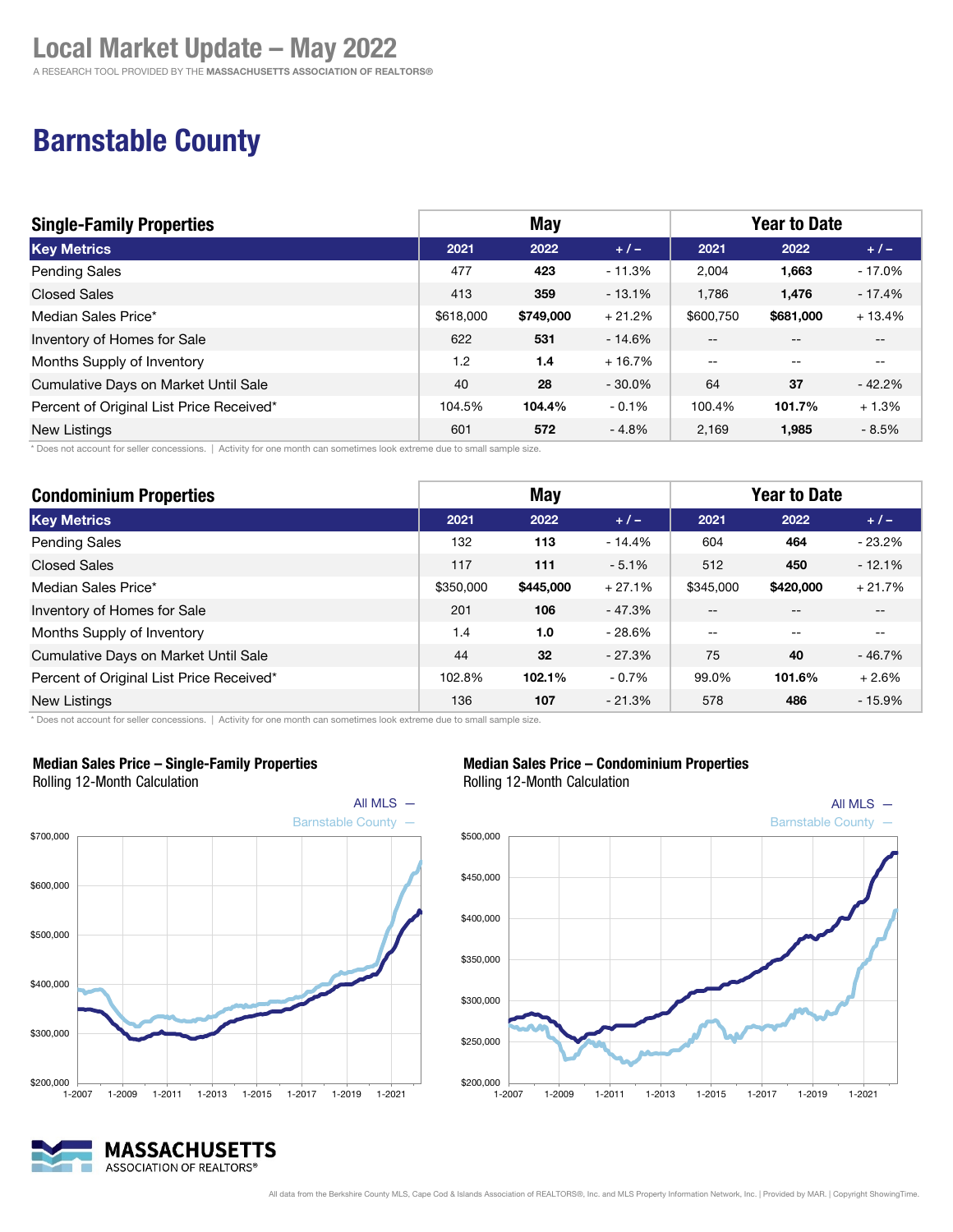## Berkshire County

| <b>Single-Family Properties</b>          | May       |           |          | <b>Year to Date</b>      |               |          |
|------------------------------------------|-----------|-----------|----------|--------------------------|---------------|----------|
| <b>Key Metrics</b>                       | 2021      | 2022      | $+/-$    | 2021                     | 2022          | $+/-$    |
| <b>Pending Sales</b>                     | 130       | 105       | - 19.2%  | 597                      | 508           | $-14.9%$ |
| <b>Closed Sales</b>                      | 120       | 100       | $-16.7%$ | 542                      | 481           | $-11.3%$ |
| Median Sales Price*                      | \$286,500 | \$299,950 | $+4.7%$  | \$288,000                | \$310,000     | $+7.6%$  |
| Inventory of Homes for Sale              | 346       | 246       | $-28.9%$ | $\overline{\phantom{a}}$ | $- -$         | $- -$    |
| Months Supply of Inventory               | 2.2       | 1.9       | $-13.6%$ | $\sim$ $\sim$            | $\sim$ $\sim$ | --       |
| Cumulative Days on Market Until Sale     | 106       | 93        | $-12.3%$ | 127                      | 107           | $-15.7%$ |
| Percent of Original List Price Received* | 98.9%     | 100.7%    | $+1.8%$  | 95.8%                    | 96.9%         | $+1.1%$  |
| New Listings                             | 206       | 195       | $-5.3%$  | 689                      | 607           | $-11.9%$ |

\* Does not account for seller concessions. | Activity for one month can sometimes look extreme due to small sample size.

| <b>Condominium Properties</b>            | <b>May</b> |           |          | <b>Year to Date</b> |           |          |
|------------------------------------------|------------|-----------|----------|---------------------|-----------|----------|
| <b>Key Metrics</b>                       | 2021       | 2022      | $+/-$    | 2021                | 2022      | $+/-$    |
| <b>Pending Sales</b>                     | 14         | 14        | 0.0%     | 88                  | 63        | $-28.4%$ |
| <b>Closed Sales</b>                      | 13         | 8         | $-38.5%$ | 75                  | 66        | $-12.0%$ |
| Median Sales Price*                      | \$382,500  | \$394,500 | $+3.1%$  | \$270,000           | \$303,500 | $+12.4%$ |
| Inventory of Homes for Sale              | 49         | 24        | $-51.0%$ | --                  |           |          |
| Months Supply of Inventory               | 2.6        | 1.5       | $-42.3%$ | $-$                 | --        |          |
| Cumulative Days on Market Until Sale     | 152        | 52        | $-65.8%$ | 154                 | 102       | $-33.8%$ |
| Percent of Original List Price Received* | 99.0%      | 99.2%     | $+0.2%$  | 95.8%               | 96.8%     | $+1.0%$  |
| <b>New Listings</b>                      | 19         | 17        | $-10.5%$ | 74                  | 78        | $+5.4%$  |

\* Does not account for seller concessions. | Activity for one month can sometimes look extreme due to small sample size.



MASSACHUSETTS ASSOCIATION OF REALTORS®

#### Median Sales Price – Single-Family Properties Rolling 12-Month Calculation





#### Median Sales Price – Condominium Properties

All data from the Berkshire County MLS, Cape Cod & Islands Association of REALTORS®, Inc. and MLS Property Information Network, Inc. | Provided by MAR. | Copyright ShowingTime.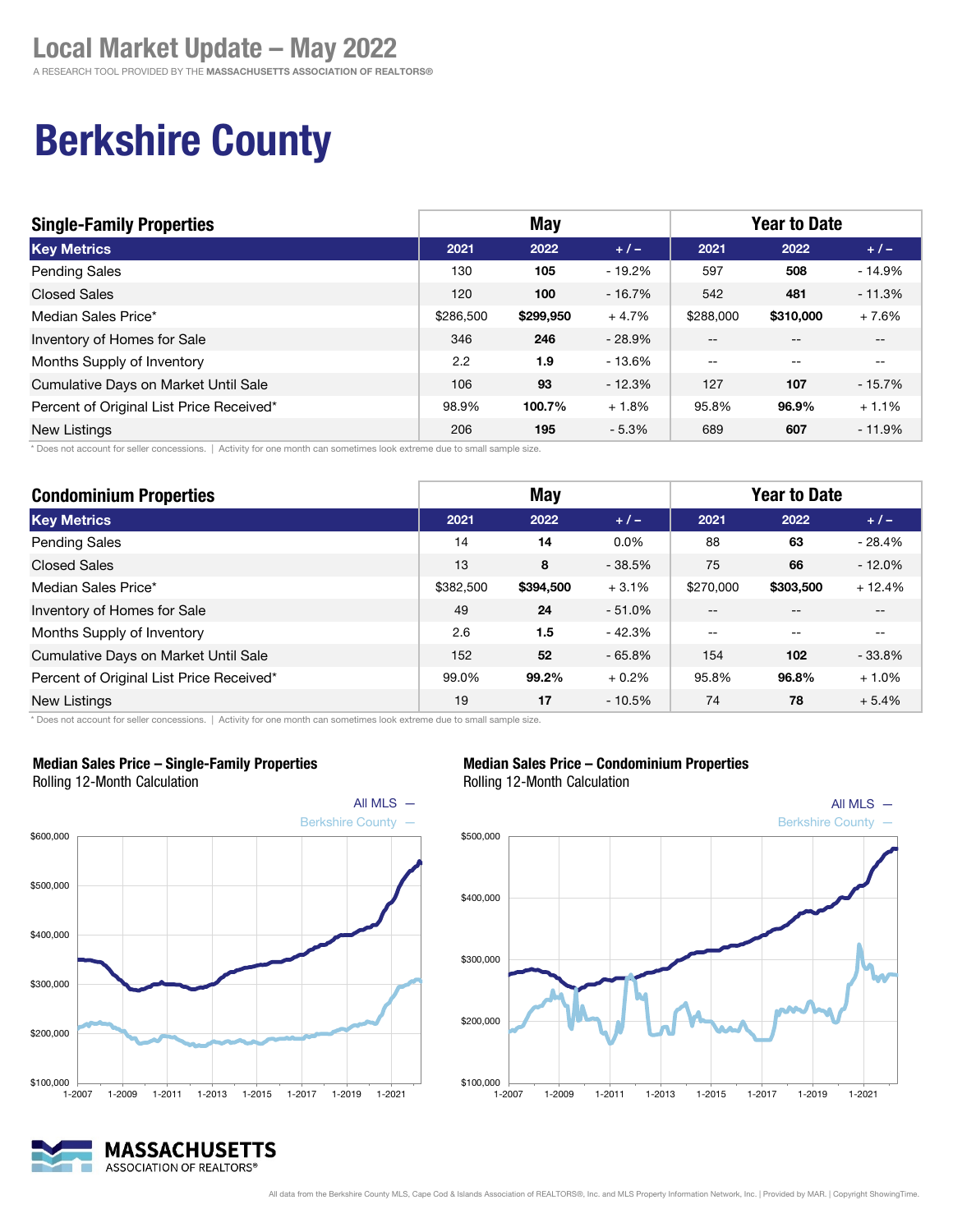A RESEARCH TOOL PROVIDED BY THE MASSACHUSETTS ASSOCIATION OF REALTORS®

## Bristol County

| <b>Single-Family Properties</b>          | <b>May</b> |           |          | <b>Year to Date</b>      |                          |          |
|------------------------------------------|------------|-----------|----------|--------------------------|--------------------------|----------|
| <b>Key Metrics</b>                       | 2021       | 2022      | $+ 1 -$  | 2021                     | 2022                     | $+/-$    |
| <b>Pending Sales</b>                     | 434        | 453       | $+4.4%$  | 1.831                    | 1,633                    | $-10.8%$ |
| <b>Closed Sales</b>                      | 362        | 343       | $-5.2\%$ | 1.571                    | 1,369                    | $-12.9%$ |
| Median Sales Price*                      | \$427,500  | \$480,000 | $+12.3%$ | \$403,000                | \$450,000                | $+11.7%$ |
| Inventory of Homes for Sale              | 430        | 369       | $-14.2%$ | $-$                      | $- -$                    | --       |
| Months Supply of Inventory               | 1.0        | 1.0       | $0.0\%$  | $\overline{\phantom{m}}$ | $\overline{\phantom{m}}$ | $- -$    |
| Cumulative Days on Market Until Sale     | 29         | 27        | $-6.9\%$ | 33                       | 35                       | $+6.1%$  |
| Percent of Original List Price Received* | 104.0%     | 103.9%    | $-0.1%$  | 102.6%                   | 102.2%                   | $-0.4%$  |
| <b>New Listings</b>                      | 485        | 518       | $+6.8%$  | 2.032                    | 1,933                    | $-4.9%$  |

\* Does not account for seller concessions. | Activity for one month can sometimes look extreme due to small sample size.

| <b>Condominium Properties</b>            | <b>May</b> |           |           | <b>Year to Date</b> |           |          |
|------------------------------------------|------------|-----------|-----------|---------------------|-----------|----------|
| <b>Key Metrics</b>                       | 2021       | 2022      | $+/-$     | 2021                | 2022      | $+/-$    |
| <b>Pending Sales</b>                     | 96         | 84        | $-12.5%$  | 333                 | 373       | $+12.0%$ |
| <b>Closed Sales</b>                      | 68         | 67        | $-1.5%$   | 299                 | 320       | $+7.0%$  |
| Median Sales Price*                      | \$272,500  | \$305,000 | $+11.9%$  | \$265,000           | \$299.200 | $+12.9%$ |
| Inventory of Homes for Sale              | 75         | 38        | $-49.3%$  | --                  |           |          |
| Months Supply of Inventory               | 1.0        | 0.5       | $-50.0\%$ | $-$                 |           |          |
| Cumulative Days on Market Until Sale     | 22         | 16        | $-27.3%$  | 33                  | 26        | $-21.2%$ |
| Percent of Original List Price Received* | 103.1%     | 105.7%    | $+2.5%$   | 100.6%              | 103.6%    | $+3.0%$  |
| New Listings                             | 106        | 79        | $-25.5%$  | 370                 | 384       | $+3.8%$  |

\* Does not account for seller concessions. | Activity for one month can sometimes look extreme due to small sample size.



#### Median Sales Price – Single-Family Properties Rolling 12-Month Calculation



Median Sales Price – Condominium Properties

Rolling 12-Month Calculation



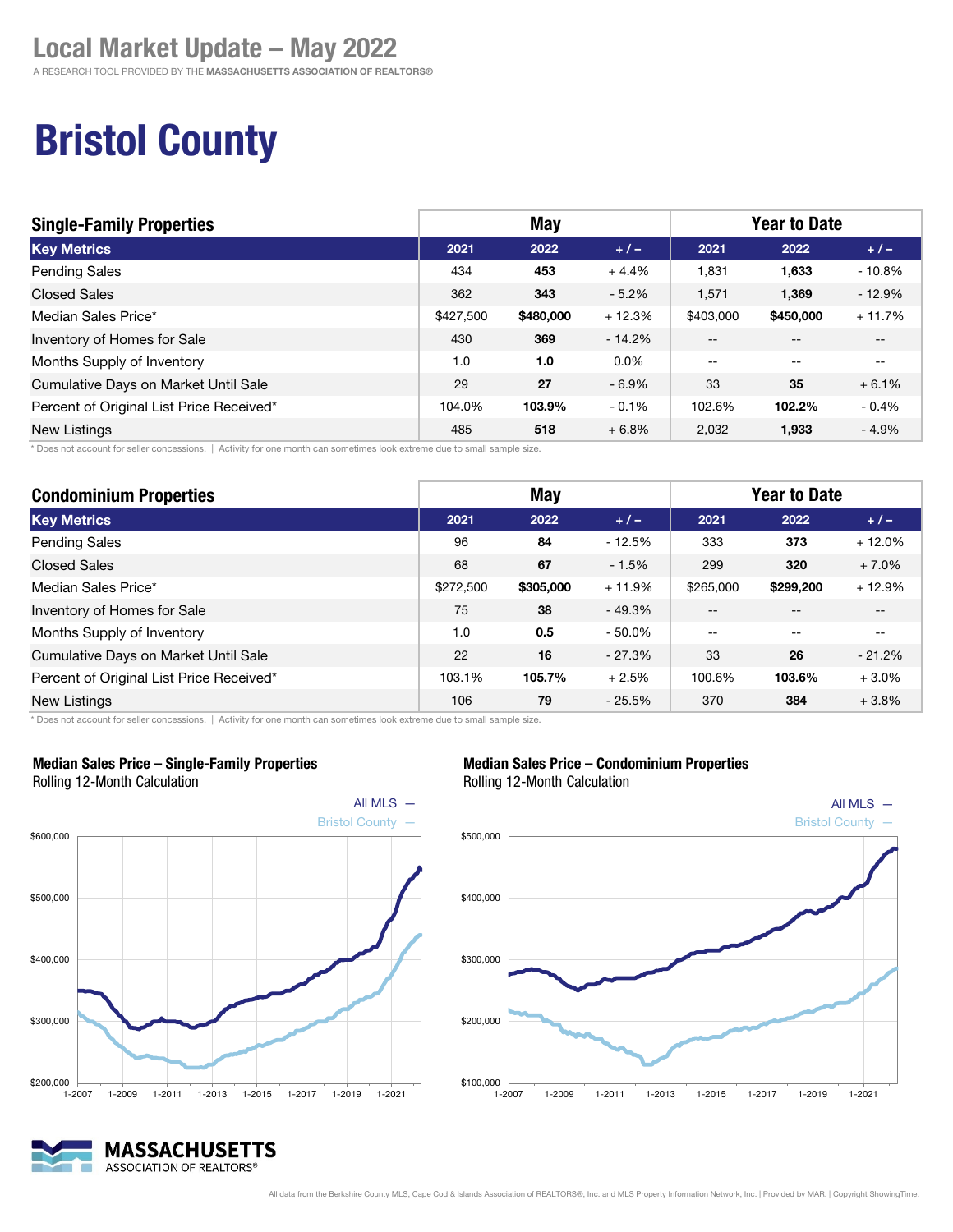A RESEARCH TOOL PROVIDED BY THE MASSACHUSETTS ASSOCIATION OF REALTORS®

## Dukes County

| <b>Single-Family Properties</b>          | <b>May</b>  |             |           | <b>Year to Date</b> |             |          |
|------------------------------------------|-------------|-------------|-----------|---------------------|-------------|----------|
| <b>Key Metrics</b>                       | 2021        | 2022        | $+/-$     | 2021                | 2022        | $+/-$    |
| <b>Pending Sales</b>                     | 3           | 5           | $+66.7%$  | 24                  | 22          | $-8.3%$  |
| <b>Closed Sales</b>                      | 5           | 3           | $-40.0\%$ | 20                  | 20          | $0.0\%$  |
| Median Sales Price*                      | \$2,550,000 | \$1,050,000 | $-58.8%$  | \$973.750           | \$1,305,000 | $+34.0%$ |
| Inventory of Homes for Sale              | 24          | 21          | $-12.5%$  | $- -$               |             | --       |
| Months Supply of Inventory               | 3.0         | 3.9         | $+30.0\%$ | $-$                 | $-$         | $- -$    |
| Cumulative Days on Market Until Sale     | 124         | 188         | $+51.6%$  | 68                  | 83          | $+22.1%$ |
| Percent of Original List Price Received* | 97.1%       | 95.0%       | $-2.2%$   | 95.0%               | 98.4%       | $+3.6%$  |
| New Listings                             | 7           | 15          | $+114.3%$ | 37                  | 28          | $-24.3%$ |

\* Does not account for seller concessions. | Activity for one month can sometimes look extreme due to small sample size.

| <b>Condominium Properties</b>            | <b>May</b> |             |            | <b>Year to Date</b> |              |          |
|------------------------------------------|------------|-------------|------------|---------------------|--------------|----------|
| <b>Key Metrics</b>                       | 2021       | 2022        | $+/-$      | 2021                | 2022         | $+/-$    |
| <b>Pending Sales</b>                     |            | 0           | $-100.0\%$ | 3                   | $\mathbf{2}$ | $-33.3%$ |
| <b>Closed Sales</b>                      | $\Omega$   | 1           | $- -$      | 4                   |              | $-75.0%$ |
| Median Sales Price*                      | \$0        | \$1,260,000 | $-\,-$     | \$652,500           | \$1,260,000  | $+93.1%$ |
| Inventory of Homes for Sale              | 5          |             | $-80.0\%$  | --                  |              |          |
| Months Supply of Inventory               | 4.0        | 0.8         | $-80.0\%$  | --                  |              |          |
| Cumulative Days on Market Until Sale     | 0          | 4           | $-\, -$    | 171                 | 4            | $-97.7%$ |
| Percent of Original List Price Received* | 0.0%       | 109.6%      | $- -$      | 93.1%               | 109.6%       | $+17.7%$ |
| New Listings                             | 2          |             | $-50.0\%$  |                     | 3            | $-57.1%$ |

\* Does not account for seller concessions. | Activity for one month can sometimes look extreme due to small sample size.



#### Median Sales Price – Single-Family Properties

Rolling 12-Month Calculation

#### MASSACHUSETTS ASSOCIATION OF REALTORS®







#### All data from the Berkshire County MLS, Cape Cod & Islands Association of REALTORS®, Inc. and MLS Property Information Network, Inc. | Provided by MAR. | Copyright ShowingTime.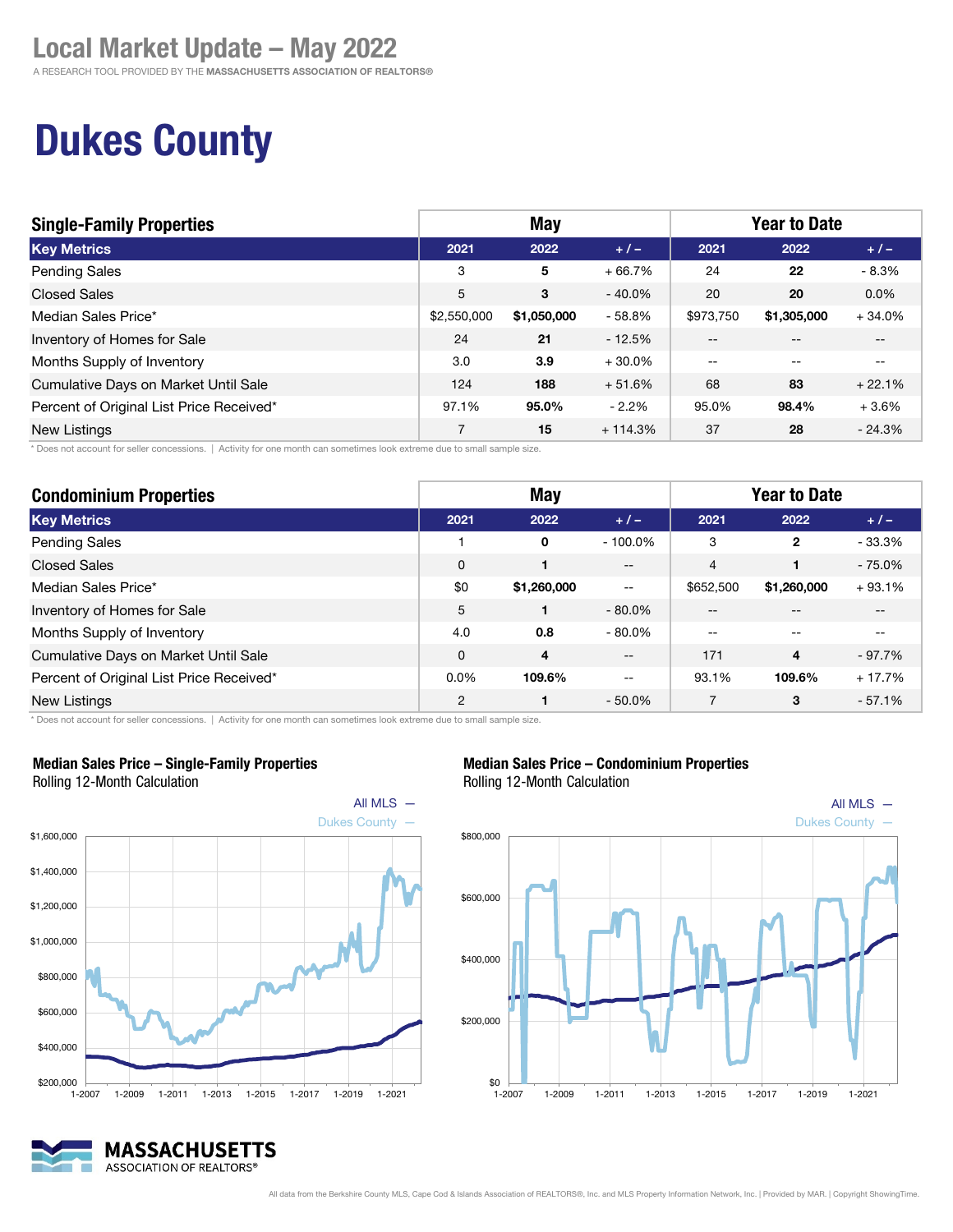A RESEARCH TOOL PROVIDED BY THE MASSACHUSETTS ASSOCIATION OF REALTORS®

## Essex County

| <b>Single-Family Properties</b>          | May       |           |           | <b>Year to Date</b>      |           |          |
|------------------------------------------|-----------|-----------|-----------|--------------------------|-----------|----------|
| <b>Key Metrics</b>                       | 2021      | 2022      | $+1-$     | 2021                     | 2022      | $+ 1 -$  |
| <b>Pending Sales</b>                     | 625       | 652       | $+4.3%$   | 2,309                    | 2,098     | $-9.1%$  |
| <b>Closed Sales</b>                      | 483       | 460       | $-4.8%$   | 1,840                    | 1,612     | $-12.4%$ |
| Median Sales Price*                      | \$635,000 | \$665,000 | $+4.7%$   | \$580,000                | \$610,000 | $+5.2%$  |
| Inventory of Homes for Sale              | 425       | 381       | $-10.4\%$ | $- -$                    | $- -$     | $- -$    |
| Months Supply of Inventory               | 0.8       | 0.8       | $0.0\%$   | $\overline{\phantom{m}}$ | $- -$     | $- -$    |
| Cumulative Days on Market Until Sale     | 29        | 20        | $-31.0\%$ | 32                       | 26        | $-18.8%$ |
| Percent of Original List Price Received* | 106.4%    | 107.9%    | $+1.4%$   | 104.2%                   | 105.8%    | $+1.5%$  |
| <b>New Listings</b>                      | 654       | 716       | $+9.5%$   | 2,552                    | 2,450     | $-4.0%$  |

\* Does not account for seller concessions. | Activity for one month can sometimes look extreme due to small sample size.

| <b>Condominium Properties</b>            | <b>May</b> |           |           | <b>Year to Date</b> |           |          |
|------------------------------------------|------------|-----------|-----------|---------------------|-----------|----------|
| <b>Key Metrics</b>                       | 2021       | 2022      | $+/-$     | 2021                | 2022      | $+/-$    |
| Pending Sales                            | 273        | 235       | $-13.9%$  | 1.241               | 1,026     | $-17.3%$ |
| <b>Closed Sales</b>                      | 243        | 247       | $+1.6%$   | 1,015               | 936       | $-7.8%$  |
| Median Sales Price*                      | \$399,000  | \$435,000 | $+9.0%$   | \$373,000           | \$412,000 | $+10.5%$ |
| Inventory of Homes for Sale              | 234        | 142       | $-39.3%$  | $- -$               | --        | $- -$    |
| Months Supply of Inventory               | 0.9        | 0.6       | $-33.3\%$ | $- -$               | --        | $- -$    |
| Cumulative Days on Market Until Sale     | 28         | 23        | $-17.9%$  | 36                  | 30        | $-16.7%$ |
| Percent of Original List Price Received* | 103.5%     | 105.6%    | $+2.0%$   | 101.6%              | 104.1%    | $+2.5%$  |
| <b>New Listings</b>                      | 290        | 246       | $-15.2%$  | 1.366               | 1,125     | $-17.6%$ |

 $$100,000$   $$-2007$ 

\* Does not account for seller concessions. | Activity for one month can sometimes look extreme due to small sample size.



#### Median Sales Price – Single-Family Properties



1-2007 1-2009 1-2011 1-2013 1-2015 1-2017 1-2019 1-2021

Median Sales Price – Condominium Properties Rolling 12-Month Calculation

MASSACHUSETTS ASSOCIATION OF REALTORS®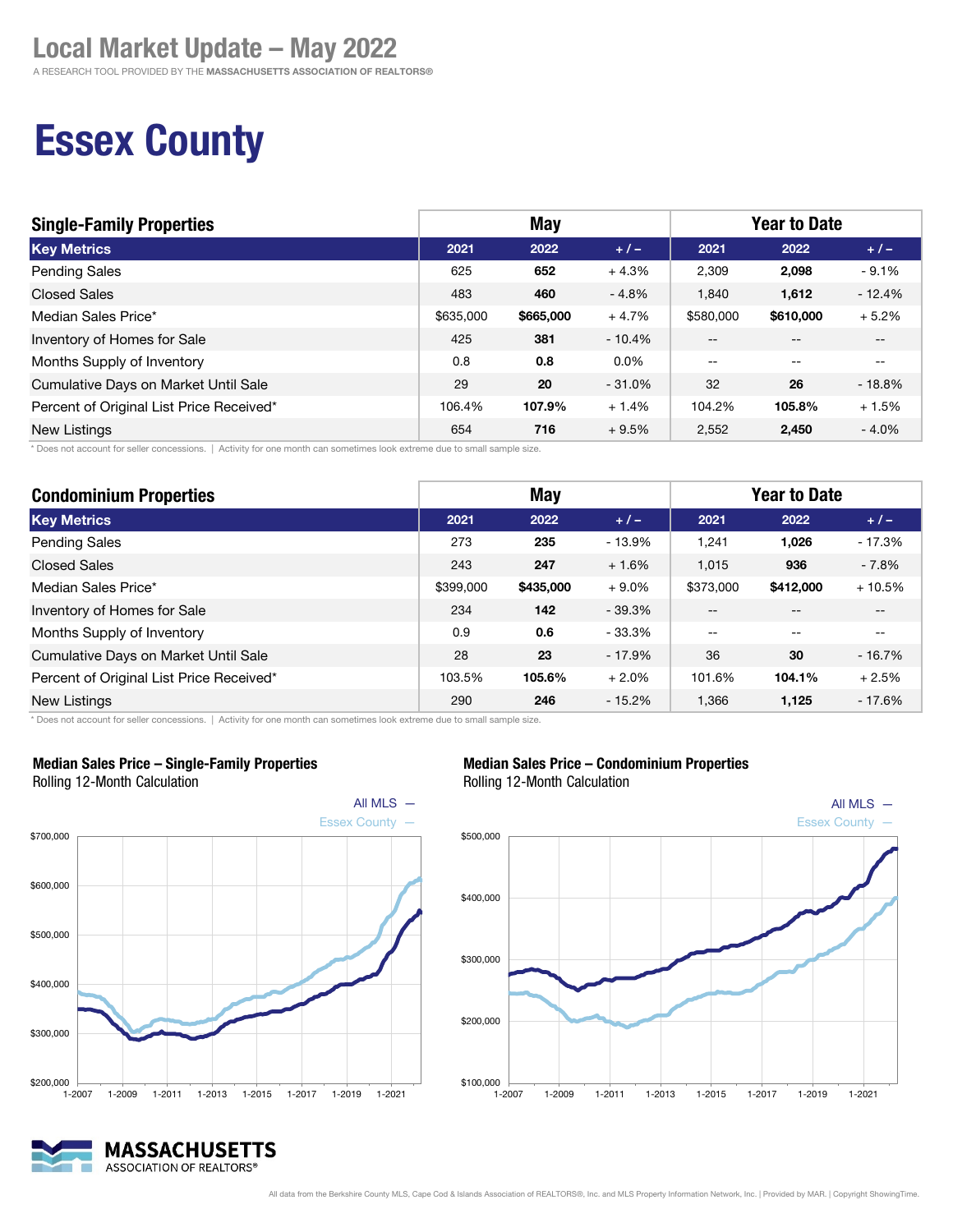A RESEARCH TOOL PROVIDED BY THE MASSACHUSETTS ASSOCIATION OF REALTORS®

## Franklin County

| <b>Single-Family Properties</b>          | May       |           |          | <b>Year to Date</b> |           |           |
|------------------------------------------|-----------|-----------|----------|---------------------|-----------|-----------|
| <b>Key Metrics</b>                       | 2021      | 2022      | $+1-$    | 2021                | 2022      | $+/-$     |
| <b>Pending Sales</b>                     | 55        | 52        | $-5.5%$  | 212                 | 197       | $-7.1%$   |
| <b>Closed Sales</b>                      | 45        | 32        | $-28.9%$ | 185                 | 176       | $-4.9%$   |
| Median Sales Price*                      | \$266,000 | \$300,000 | $+12.8%$ | \$265,000           | \$305,000 | $+15.1%$  |
| Inventory of Homes for Sale              | 76        | 53        | $-30.3%$ | $- -$               |           | --        |
| Months Supply of Inventory               | 1.4       | 1.1       | $-21.4%$ | $-$                 | $-$       | $- -$     |
| Cumulative Days on Market Until Sale     | 47        | 30        | $-36.2%$ | 50                  | 44        | $-12.0\%$ |
| Percent of Original List Price Received* | 103.2%    | 102.6%    | $-0.6\%$ | 99.3%               | 101.4%    | $+2.1%$   |
| New Listings                             | 73        | 69        | $-5.5%$  | 239                 | 232       | $-2.9%$   |

\* Does not account for seller concessions. | Activity for one month can sometimes look extreme due to small sample size.

| <b>Condominium Properties</b>            | <b>May</b> |           |            | <b>Year to Date</b> |           |            |
|------------------------------------------|------------|-----------|------------|---------------------|-----------|------------|
| <b>Key Metrics</b>                       | 2021       | 2022      | $+/-$      | 2021                | 2022      | $+/-$      |
| <b>Pending Sales</b>                     |            | 5         | $+400.0\%$ | 9                   | 18        | $+100.0\%$ |
| <b>Closed Sales</b>                      | 3          | 3         | $0.0\%$    | 8                   | 17        | $+112.5%$  |
| Median Sales Price*                      | \$146,000  | \$313,000 | $+114.4%$  | \$182,500           | \$225,000 | $+23.3%$   |
| Inventory of Homes for Sale              |            | 3         | $+200.0\%$ | --                  |           |            |
| Months Supply of Inventory               | 0.4        | 0.8       | $+100.0\%$ | --                  |           |            |
| Cumulative Days on Market Until Sale     | 11         | 26        | $+136.4%$  | 35                  | 20        | $-42.9%$   |
| Percent of Original List Price Received* | 108.3%     | 103.2%    | - 4.7%     | 99.6%               | 104.5%    | $+4.9%$    |
| <b>New Listings</b>                      |            | 4         | $+300.0\%$ | 8                   | 21        | $+162.5%$  |

\* Does not account for seller concessions. | Activity for one month can sometimes look extreme due to small sample size.



#### Median Sales Price – Single-Family Properties Rolling 12-Month Calculation

ASSOCIATION OF REALTORS®





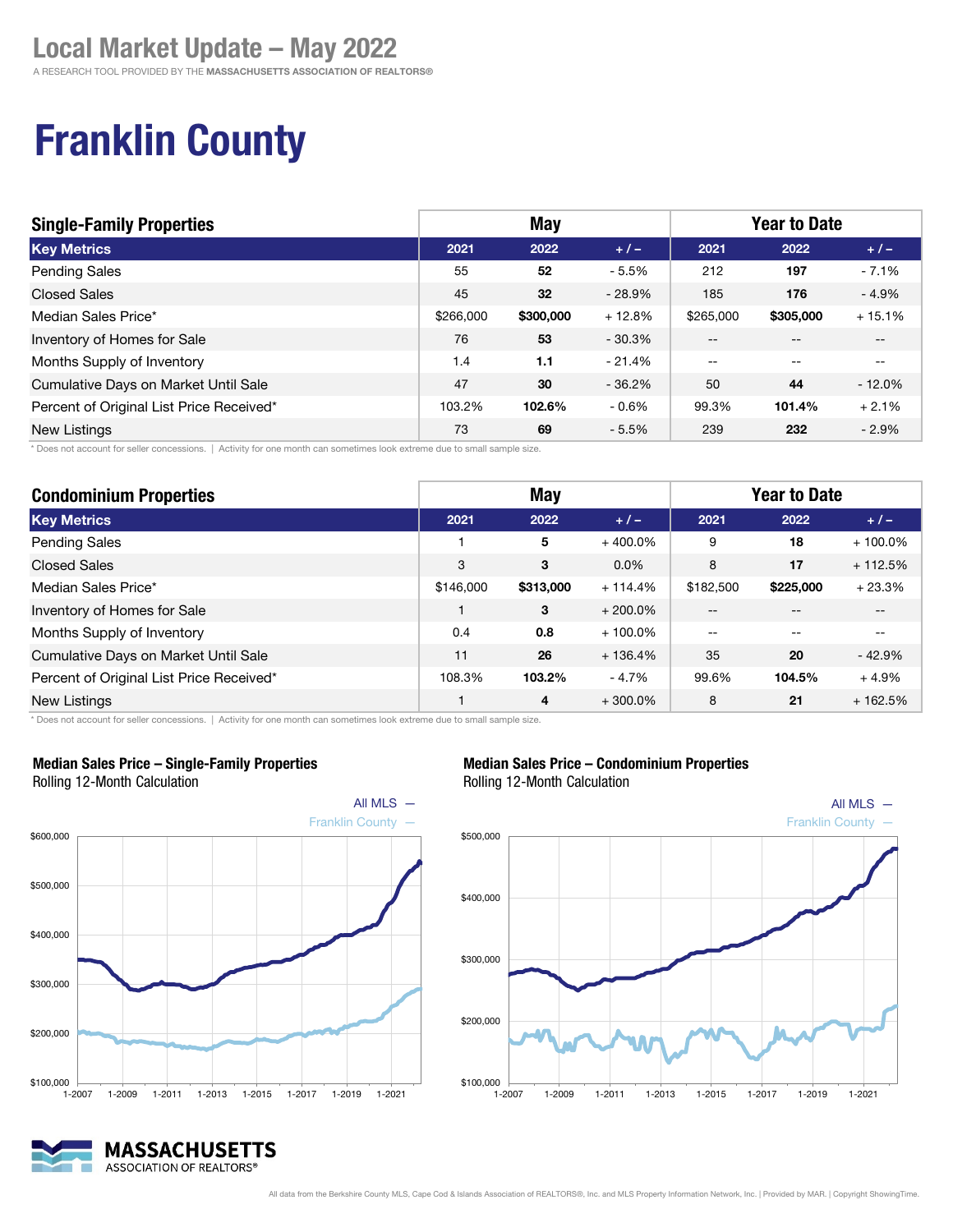A RESEARCH TOOL PROVIDED BY THE MASSACHUSETTS ASSOCIATION OF REALTORS®

# Hampden County

| <b>Single-Family Properties</b>          | May       |           |           | <b>Year to Date</b> |                                       |                   |
|------------------------------------------|-----------|-----------|-----------|---------------------|---------------------------------------|-------------------|
| <b>Key Metrics</b>                       | 2021      | 2022      | $+1-$     | 2021                | 2022                                  | $+/-$             |
| <b>Pending Sales</b>                     | 447       | 421       | $-5.8%$   | 1,730               | 1,588                                 | $-8.2\%$          |
| <b>Closed Sales</b>                      | 305       | 304       | $-0.3\%$  | 1.451               | 1.309                                 | $-9.8\%$          |
| Median Sales Price*                      | \$260,000 | \$304,000 | $+16.9%$  | \$250,000           | \$280,000                             | $+12.0%$          |
| Inventory of Homes for Sale              | 386       | 303       | $-21.5%$  | $-$                 | --                                    | $- -$             |
| Months Supply of Inventory               | 1.0       | 0.9       | $-10.0\%$ | $- -$               | $\hspace{0.05cm}$ – $\hspace{0.05cm}$ | $\hspace{0.05cm}$ |
| Cumulative Days on Market Until Sale     | 31        | 27        | $-12.9%$  | 39                  | 32                                    | $-17.9\%$         |
| Percent of Original List Price Received* | 103.3%    | 104.6%    | $+1.3%$   | 101.2%              | 102.7%                                | $+1.5%$           |
| New Listings                             | 482       | 470       | $-2.5%$   | 1.871               | 1,762                                 | $-5.8%$           |

\* Does not account for seller concessions. | Activity for one month can sometimes look extreme due to small sample size.

| <b>Condominium Properties</b>            | <b>May</b> |           |          | <b>Year to Date</b> |           |          |
|------------------------------------------|------------|-----------|----------|---------------------|-----------|----------|
| <b>Key Metrics</b>                       | 2021       | 2022      | $+1-$    | 2021                | 2022      | $+/-$    |
| Pending Sales                            | 65         | 57        | $-12.3%$ | 247                 | 264       | $+6.9%$  |
| <b>Closed Sales</b>                      | 41         | 54        | $+31.7%$ | 206                 | 254       | $+23.3%$ |
| Median Sales Price*                      | \$190,000  | \$217,500 | $+14.5%$ | \$164,000           | \$190,000 | $+15.9%$ |
| Inventory of Homes for Sale              | 52         | 38        | $-26.9%$ |                     |           |          |
| Months Supply of Inventory               | 1.1        | 0.7       | $-36.4%$ | --                  |           |          |
| Cumulative Days on Market Until Sale     | 35         | 27        | $-22.9%$ | 36                  | 26        | $-27.8%$ |
| Percent of Original List Price Received* | 102.3%     | 104.6%    | $+2.2%$  | 100.3%              | 102.3%    | $+2.0%$  |
| New Listings                             | 67         | 70        | $+4.5%$  | 257                 | 278       | $+8.2%$  |

\* Does not account for seller concessions. | Activity for one month can sometimes look extreme due to small sample size.



#### Median Sales Price – Single-Family Properties

Rolling 12-Month Calculation

#### MASSACHUSETTS ASSOCIATION OF REALTORS®

#### Median Sales Price – Condominium Properties

Rolling 12-Month Calculation

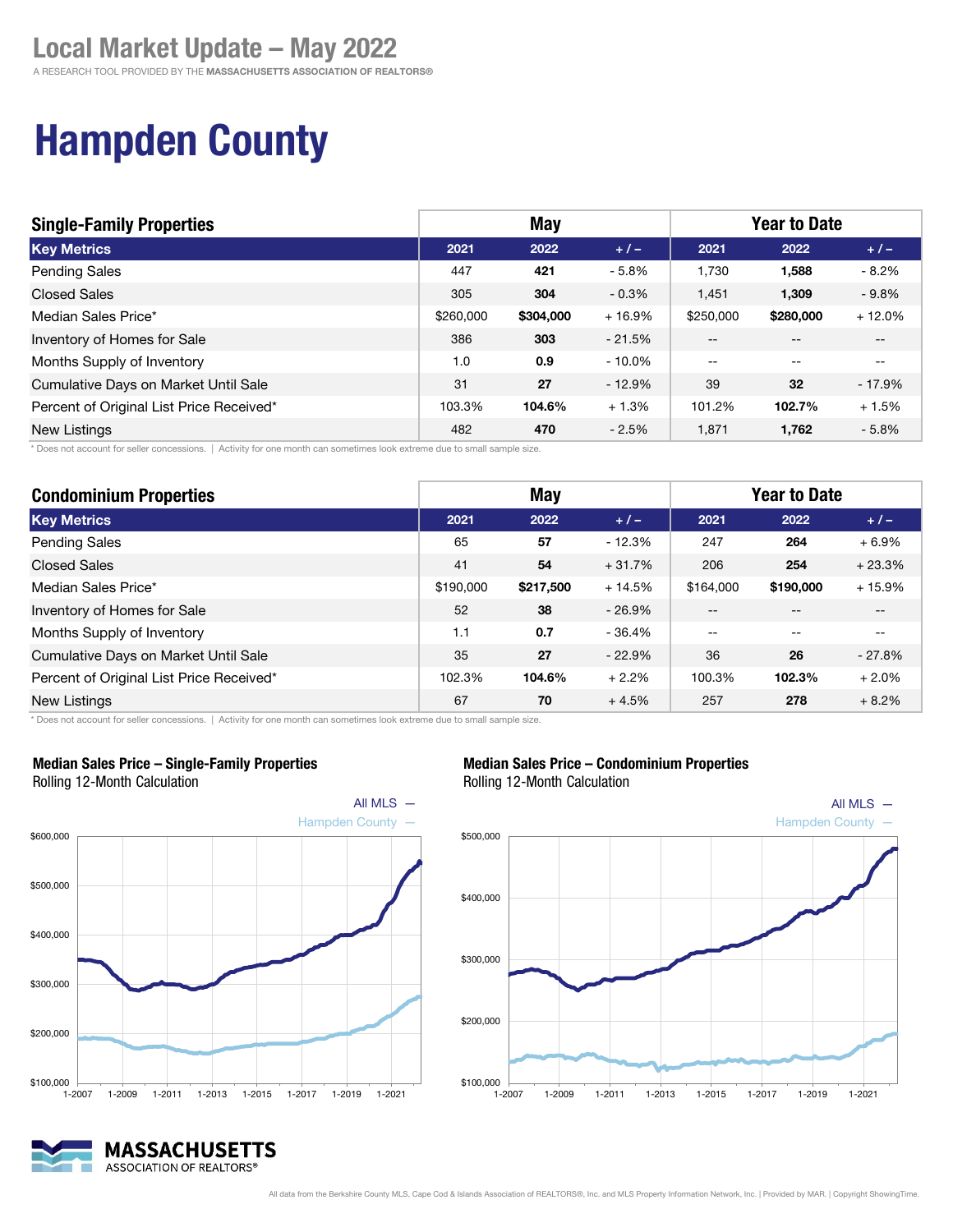## Hampshire County

| <b>Single-Family Properties</b>          | <b>May</b> |           |           | <b>Year to Date</b> |           |          |
|------------------------------------------|------------|-----------|-----------|---------------------|-----------|----------|
| <b>Key Metrics</b>                       | 2021       | 2022      | $+/-$     | 2021                | 2022      | $+/-$    |
| <b>Pending Sales</b>                     | 116        | 136       | $+17.2%$  | 482                 | 483       | $+0.2%$  |
| <b>Closed Sales</b>                      | 99         | 84        | $-15.2%$  | 412                 | 386       | $-6.3\%$ |
| Median Sales Price*                      | \$360,000  | \$431,000 | $+19.7%$  | \$340.710           | \$390,500 | $+14.6%$ |
| Inventory of Homes for Sale              | 139        | 107       | $-23.0%$  | $- -$               | $- -$     | --       |
| Months Supply of Inventory               | 1.3        | 1.0       | $-23.1%$  | $-$                 | $-$       | $- -$    |
| Cumulative Days on Market Until Sale     | 40         | 35        | $-12.5%$  | 57                  | 40        | $-29.8%$ |
| Percent of Original List Price Received* | 103.6%     | 106.5%    | $+2.8%$   | 100.6%              | 102.9%    | $+2.3%$  |
| New Listings                             | 126        | 150       | $+19.0\%$ | 517                 | 543       | $+5.0%$  |

\* Does not account for seller concessions. | Activity for one month can sometimes look extreme due to small sample size.

| <b>Condominium Properties</b>            | <b>May</b> |           |          | <b>Year to Date</b> |           |          |
|------------------------------------------|------------|-----------|----------|---------------------|-----------|----------|
| <b>Key Metrics</b>                       | 2021       | 2022      | $+1-$    | 2021                | 2022      | $+/-$    |
| Pending Sales                            | 37         | 27        | - 27.0%  | 132                 | 115       | $-12.9%$ |
| <b>Closed Sales</b>                      | 23         | 18        | $-21.7%$ | 100                 | 92        | $-8.0\%$ |
| Median Sales Price*                      | \$224,000  | \$350,000 | $+56.3%$ | \$228,000           | \$279,800 | $+22.7%$ |
| Inventory of Homes for Sale              | 49         | 29        | $-40.8%$ |                     |           |          |
| Months Supply of Inventory               | 1.9        | 1.0       | - 47.4%  | --                  |           | --       |
| Cumulative Days on Market Until Sale     | 60         | 22        | $-63.3%$ | 60                  | 40        | $-33.3%$ |
| Percent of Original List Price Received* | 102.4%     | 107.7%    | $+5.2%$  | 99.5%               | 105.4%    | $+5.9%$  |
| New Listings                             | 34         | 22        | $-35.3%$ | 150                 | 128       | $-14.7%$ |

\* Does not account for seller concessions. | Activity for one month can sometimes look extreme due to small sample size.



Median Sales Price – Single-Family Properties Rolling 12-Month Calculation



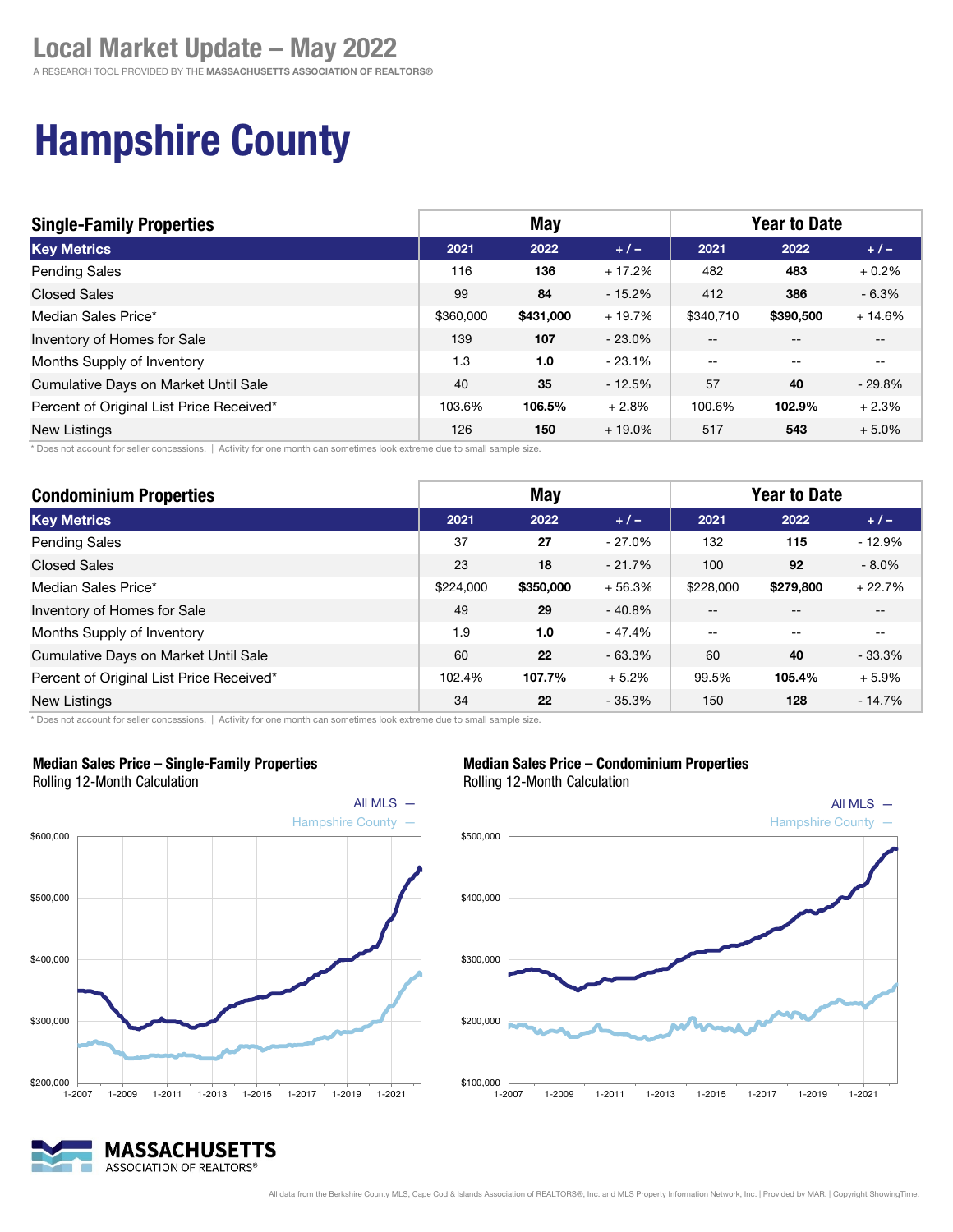A RESEARCH TOOL PROVIDED BY THE MASSACHUSETTS ASSOCIATION OF REALTORS®

## Middlesex County

| <b>Single-Family Properties</b>          |           | May       |           | <b>Year to Date</b> |           |           |  |
|------------------------------------------|-----------|-----------|-----------|---------------------|-----------|-----------|--|
| <b>Key Metrics</b>                       | 2021      | 2022      | $+1-$     | 2021                | 2022      | $+/-$     |  |
| <b>Pending Sales</b>                     | 1.357     | 1.405     | $+3.5%$   | 4.860               | 4,471     | $-8.0\%$  |  |
| <b>Closed Sales</b>                      | 970       | 953       | $-1.8%$   | 3,583               | 3.296     | $-8.0\%$  |  |
| Median Sales Price*                      | \$703,500 | \$812,500 | $+15.5%$  | \$670,000           | \$750,000 | $+11.9%$  |  |
| Inventory of Homes for Sale              | 707       | 692       | $-2.1%$   | $- -$               |           | $- -$     |  |
| Months Supply of Inventory               | 0.7       | 0.7       | $0.0\%$   | $-$                 | $-$       | $- -$     |  |
| Cumulative Days on Market Until Sale     | 21        | 17        | $-19.0\%$ | 33                  | 25        | $-24.2\%$ |  |
| Percent of Original List Price Received* | 107.0%    | 110.1%    | $+2.9%$   | 103.8%              | 106.8%    | $+2.9%$   |  |
| <b>New Listings</b>                      | 1,255     | 1,438     | $+14.6%$  | 5.272               | 5,129     | $-2.7%$   |  |

\* Does not account for seller concessions. | Activity for one month can sometimes look extreme due to small sample size.

| <b>Condominium Properties</b>            | <b>May</b> |           |          | <b>Year to Date</b> |           |          |
|------------------------------------------|------------|-----------|----------|---------------------|-----------|----------|
| <b>Key Metrics</b>                       | 2021       | 2022      | $+1-$    | 2021                | 2022      | $+/-$    |
| Pending Sales                            | 709        | 657       | $-7.3%$  | 3,079               | 2,581     | $-16.2%$ |
| <b>Closed Sales</b>                      | 676        | 540       | $-20.1%$ | 2.569               | 2,034     | $-20.8%$ |
| Median Sales Price*                      | \$545,500  | \$615,000 | $+12.7%$ | \$529,000           | \$589,900 | $+11.5%$ |
| Inventory of Homes for Sale              | 629        | 463       | $-26.4%$ | --                  |           | --       |
| Months Supply of Inventory               | 1.1        | 0.9       | $-18.2%$ | $- -$               |           | $- -$    |
| Cumulative Days on Market Until Sale     | 28         | 22        | $-21.4%$ | 42                  | 32        | $-23.8%$ |
| Percent of Original List Price Received* | 103.1%     | 105.6%    | $+2.4%$  | 100.8%              | 103.9%    | $+3.1%$  |
| New Listings                             | 713        | 707       | $-0.8\%$ | 3.405               | 2,998     | $-12.0%$ |

\* Does not account for seller concessions. | Activity for one month can sometimes look extreme due to small sample size.



#### Median Sales Price – Single-Family Properties



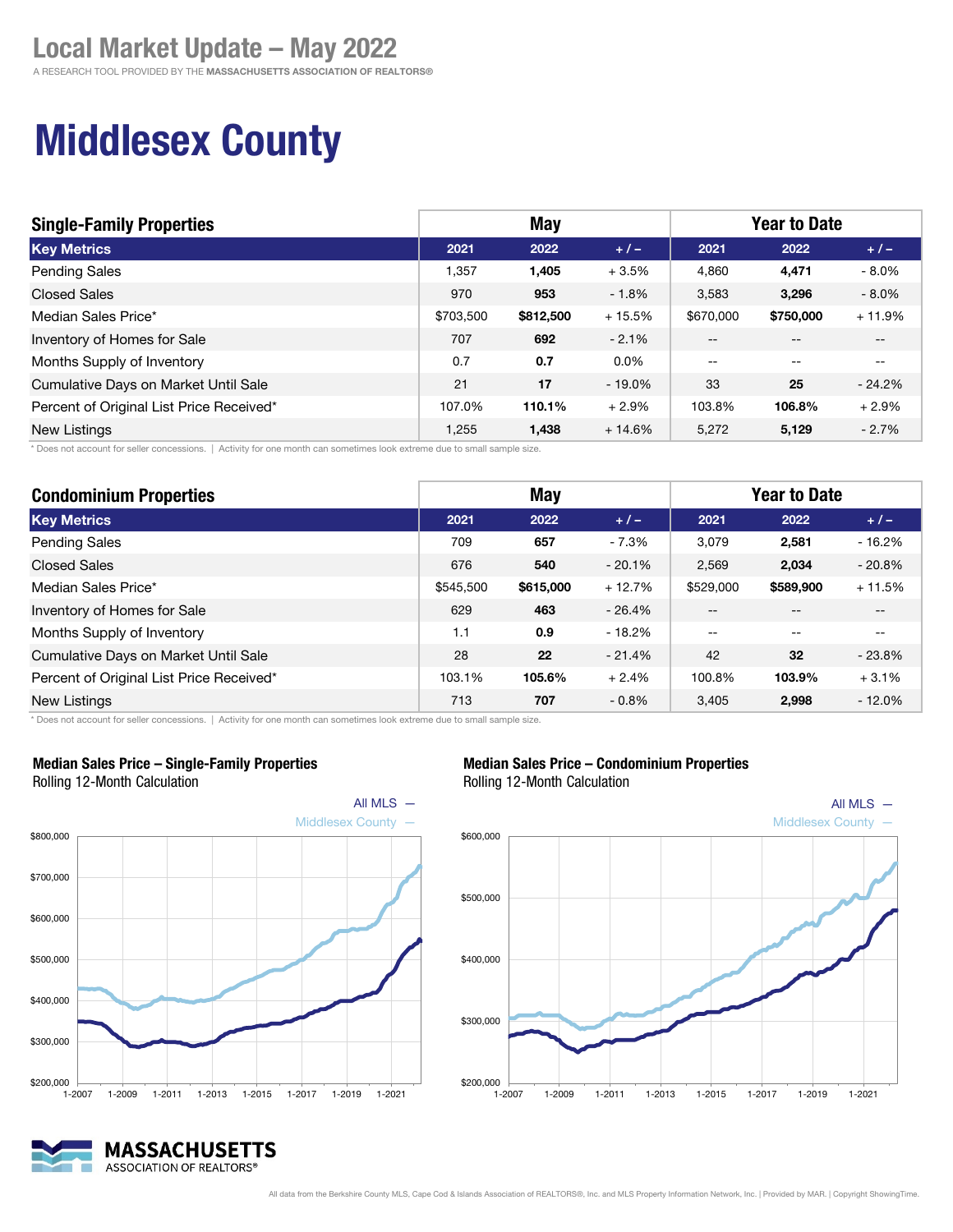## Nantucket County

| <b>Single-Family Properties</b>          | May         |             |            | <b>Year to Date</b> |             |          |
|------------------------------------------|-------------|-------------|------------|---------------------|-------------|----------|
| <b>Key Metrics</b>                       | 2021        | 2022        | $+/-$      | 2021                | 2022        | $+1-$    |
| <b>Pending Sales</b>                     |             | 7           | $+600.0\%$ | 12                  | 8           | $-33.3%$ |
| <b>Closed Sales</b>                      | 6           | 1           | $-83.3%$   | 20                  | 5           | $-75.0%$ |
| Median Sales Price*                      | \$2,575,000 | \$4,895,000 | $+90.1%$   | \$3,272,500         | \$2,865,000 | $-12.5%$ |
| Inventory of Homes for Sale              | 16          | 14          | $-12.5%$   | $- -$               | $- -$       | $- -$    |
| Months Supply of Inventory               | 2.4         | 3.6         | $+50.0\%$  | $-$                 | $-$         | $- -$    |
| Cumulative Days on Market Until Sale     | 94          | 428         | $+355.3%$  | 152                 | 222         | $+46.1%$ |
| Percent of Original List Price Received* | 94.8%       | 92.4%       | $-2.5%$    | 92.5%               | 94.0%       | $+1.6%$  |
| New Listings                             | 7           | 7           | $0.0\%$    | 16                  | 21          | $+31.3%$ |

\* Does not account for seller concessions. | Activity for one month can sometimes look extreme due to small sample size.

| <b>Condominium Properties</b>            | <b>May</b>     |              |                   | <b>Year to Date</b> |             |            |  |
|------------------------------------------|----------------|--------------|-------------------|---------------------|-------------|------------|--|
| <b>Key Metrics</b>                       | 2021           | 2022         | $+1-$             | 2021                | 2022        | $+/-$      |  |
| <b>Pending Sales</b>                     | 0              | 0            | $- -$             |                     | 0           | $-100.0\%$ |  |
| <b>Closed Sales</b>                      | $\Omega$       | $\mathbf{0}$ | $- -$             |                     |             | $0.0\%$    |  |
| Median Sales Price*                      | \$0            | \$0          | $\qquad \qquad -$ | \$740,000           | \$1,545,000 | $+108.8%$  |  |
| Inventory of Homes for Sale              | $\overline{2}$ | $\mathbf{0}$ | $-100.0\%$        | --                  |             |            |  |
| Months Supply of Inventory               | 1.5            | 0.0          | $-100.0\%$        | --                  |             |            |  |
| Cumulative Days on Market Until Sale     | $\Omega$       | $\mathbf 0$  | $\qquad \qquad -$ | 94                  | 104         | $+10.6%$   |  |
| Percent of Original List Price Received* | $0.0\%$        | $0.0\%$      | $- -$             | 94.3%               | 100.0%      | $+6.0%$    |  |
| New Listings                             | 0              | 0            | $- -$             | 2                   | 0           | $-100.0\%$ |  |

\* Does not account for seller concessions. | Activity for one month can sometimes look extreme due to small sample size.



#### Median Sales Price – Single-Family Properties

Rolling 12-Month Calculation

#### Median Sales Price – Condominium Properties



### Rolling 12-Month Calculation

MASSACHUSETTS ASSOCIATION OF REALTORS®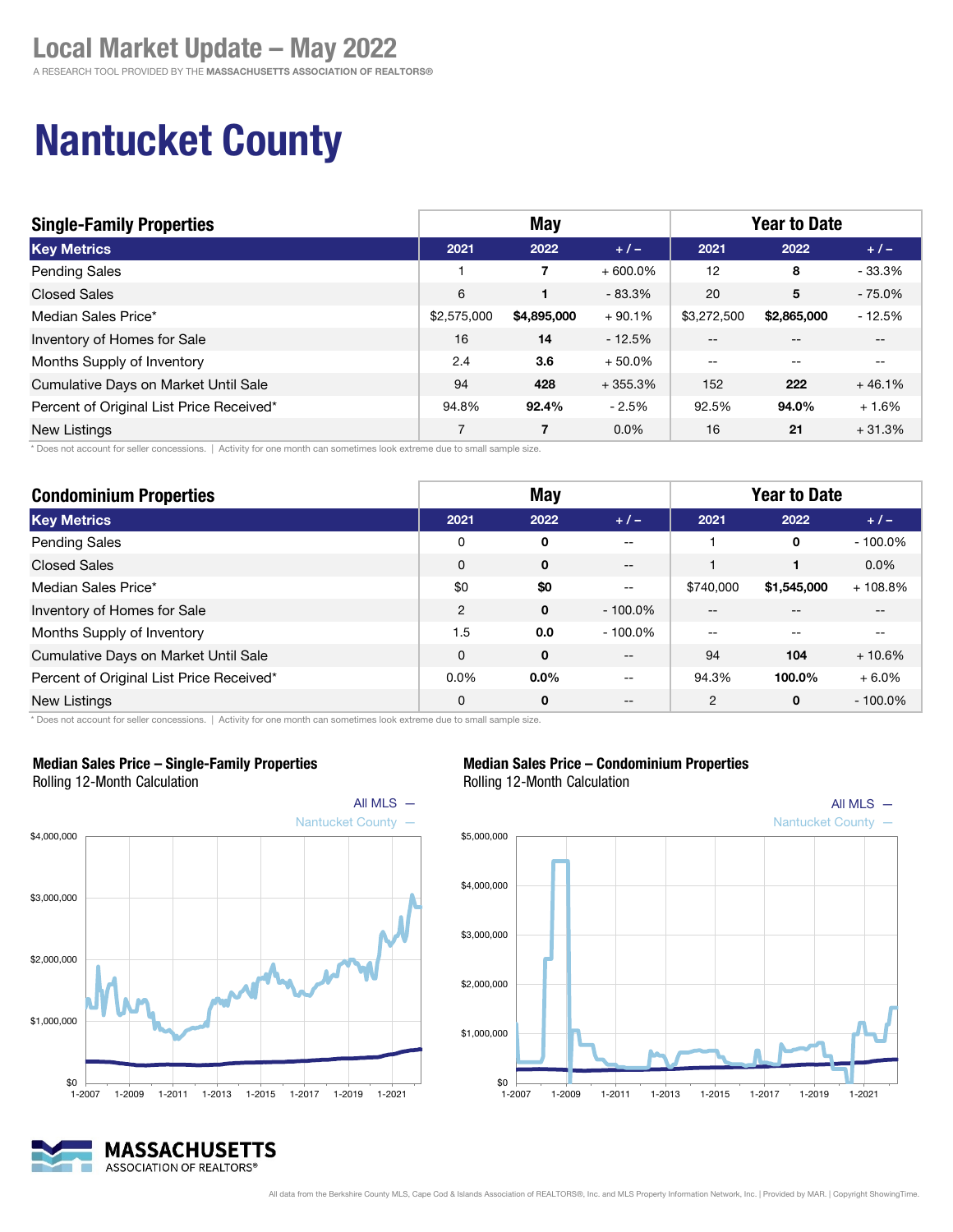A RESEARCH TOOL PROVIDED BY THE MASSACHUSETTS ASSOCIATION OF REALTORS®

## Norfolk County

| <b>Single-Family Properties</b>          | May       |           |          | <b>Year to Date</b> |                                       |          |
|------------------------------------------|-----------|-----------|----------|---------------------|---------------------------------------|----------|
| <b>Key Metrics</b>                       | 2021      | 2022      | $+ 1 -$  | 2021                | 2022                                  | $+1-$    |
| <b>Pending Sales</b>                     | 755       | 708       | $-6.2%$  | 2.763               | 2,318                                 | $-16.1%$ |
| <b>Closed Sales</b>                      | 513       | 480       | $-6.4%$  | 1,995               | 1,714                                 | $-14.1%$ |
| Median Sales Price*                      | \$675,000 | \$736,000 | $+9.0%$  | \$630,000           | \$700,000                             | $+11.1%$ |
| Inventory of Homes for Sale              | 514       | 412       | $-19.8%$ | $- -$               | $- -$                                 | $- -$    |
| Months Supply of Inventory               | 0.9       | 0.9       | $0.0\%$  | $-$                 | $\hspace{0.05cm}$ – $\hspace{0.05cm}$ | $- -$    |
| Cumulative Days on Market Until Sale     | 25        | 22        | $-12.0%$ | 34                  | 27                                    | $-20.6%$ |
| Percent of Original List Price Received* | 105.2%    | 107.0%    | $+1.7%$  | 102.6%              | 105.1%                                | $+2.4%$  |
| <b>New Listings</b>                      | 753       | 754       | $+0.1%$  | 3.088               | 2,700                                 | $-12.6%$ |

\* Does not account for seller concessions. | Activity for one month can sometimes look extreme due to small sample size.

| <b>Condominium Properties</b>            | <b>May</b> |           |          | <b>Year to Date</b> |           |          |
|------------------------------------------|------------|-----------|----------|---------------------|-----------|----------|
| <b>Key Metrics</b>                       | 2021       | 2022      | $+/-$    | 2021                | 2022      | $+/-$    |
| Pending Sales                            | 307        | 262       | $-14.7%$ | 1,356               | 1,113     | $-17.9%$ |
| <b>Closed Sales</b>                      | 258        | 239       | $-7.4%$  | 1,004               | 901       | $-10.3%$ |
| Median Sales Price*                      | \$484,000  | \$550,000 | $+13.6%$ | \$475,000           | \$525,000 | $+10.5%$ |
| Inventory of Homes for Sale              | 400        | 214       | $-46.5%$ | $- -$               | --        | $- -$    |
| Months Supply of Inventory               | 1.6        | 1.0       | - 37.5%  | $- -$               | --        | $- -$    |
| Cumulative Days on Market Until Sale     | 42         | 28        | $-33.3%$ | 52                  | 40        | $-23.1%$ |
| Percent of Original List Price Received* | 101.9%     | 104.1%    | $+2.2%$  | 99.7%               | 102.3%    | $+2.6%$  |
| <b>New Listings</b>                      | 333        | 292       | $-12.3%$ | 1.627               | 1,274     | $-21.7%$ |

\* Does not account for seller concessions. | Activity for one month can sometimes look extreme due to small sample size.



#### Median Sales Price – Single-Family Properties

Rolling 12-Month Calculation

## MASSACHUSETTS ASSOCIATION OF REALTORS®







All MLS  $-$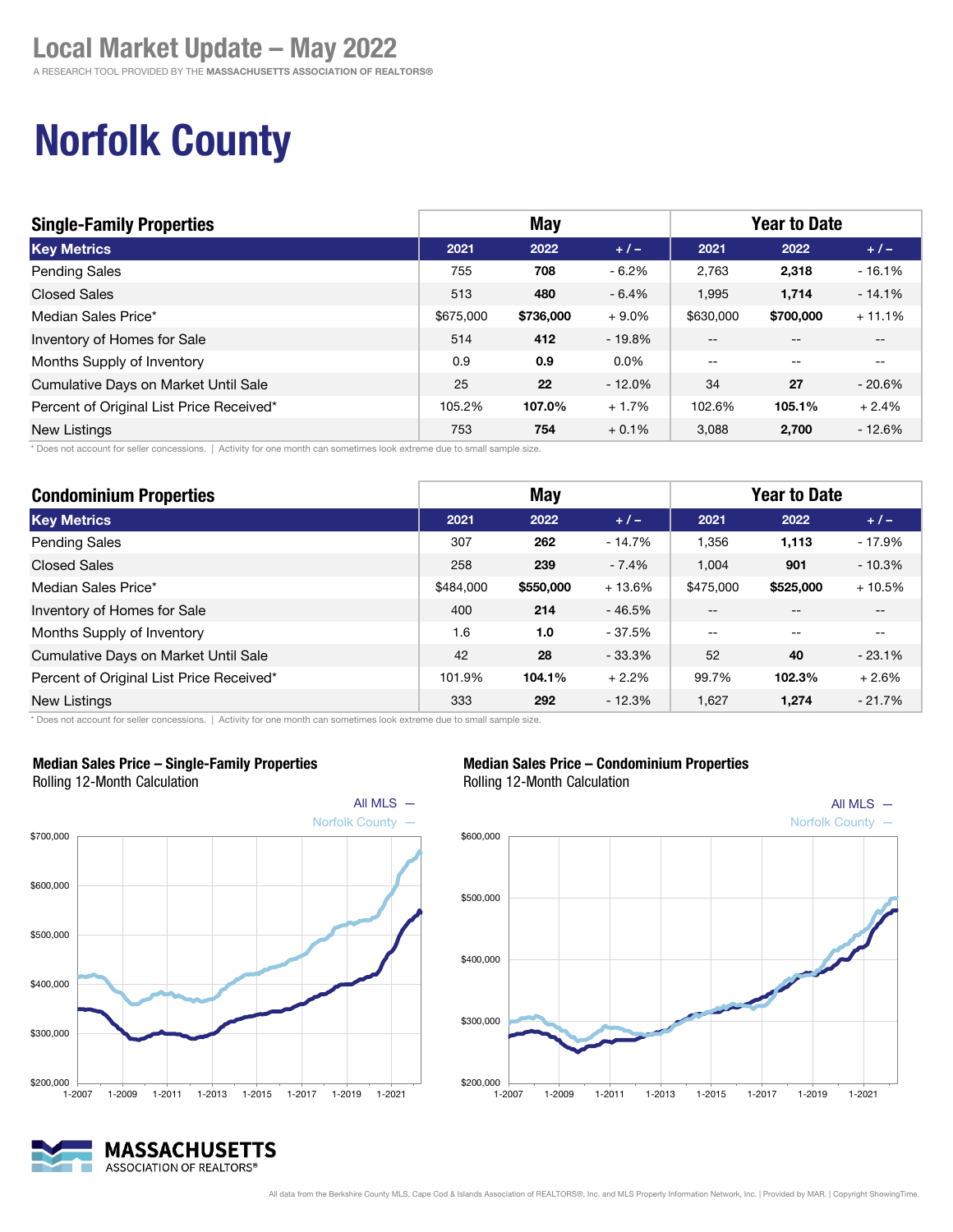A RESEARCH TOOL PROVIDED BY THE MASSACHUSETTS ASSOCIATION OF REALTORS®

## Plymouth County

| <b>Single-Family Properties</b>          | May       |           |           | <b>Year to Date</b> |                   |           |
|------------------------------------------|-----------|-----------|-----------|---------------------|-------------------|-----------|
| <b>Key Metrics</b>                       | 2021      | 2022      | $+/-$     | 2021                | 2022              | $+1-$     |
| <b>Pending Sales</b>                     | 571       | 549       | $-3.9%$   | 2,384               | 2,032             | $-14.8%$  |
| <b>Closed Sales</b>                      | 496       | 421       | $-15.1\%$ | 1,967               | 1,698             | - 13.7%   |
| Median Sales Price*                      | \$530,000 | \$600,000 | $+13.2%$  | \$485,000           | \$540,450         | $+11.4%$  |
| Inventory of Homes for Sale              | 495       | 460       | $-7.1%$   | $\sim$ $\sim$       | $- -$             | $- -$     |
| Months Supply of Inventory               | 0.9       | 1.0       | $+11.1%$  | $\qquad \qquad -$   | $\hspace{0.05cm}$ | $- -$     |
| Cumulative Days on Market Until Sale     | 33        | 28        | $-15.2\%$ | 37                  | 33                | $-10.8%$  |
| Percent of Original List Price Received* | 103.7%    | 105.1%    | $+1.4%$   | 102.3%              | 103.1%            | $+0.8\%$  |
| <b>New Listings</b>                      | 631       | 672       | $+6.5%$   | 2.641               | 2,376             | $-10.0\%$ |

\* Does not account for seller concessions. | Activity for one month can sometimes look extreme due to small sample size.

| <b>Condominium Properties</b>            | <b>May</b> |           |          | <b>Year to Date</b> |           |          |
|------------------------------------------|------------|-----------|----------|---------------------|-----------|----------|
| <b>Key Metrics</b>                       | 2021       | 2022      | $+1-$    | 2021                | 2022      | $+/-$    |
| <b>Pending Sales</b>                     | 132        | 105       | $-20.5%$ | 600                 | 437       | $-27.2%$ |
| <b>Closed Sales</b>                      | 106        | 102       | $-3.8%$  | 503                 | 411       | $-18.3%$ |
| Median Sales Price*                      | \$362,750  | \$427,193 | $+17.8%$ | \$360,000           | \$410,000 | $+13.9%$ |
| Inventory of Homes for Sale              | 147        | 77        | - 47.6%  | --                  |           | --       |
| Months Supply of Inventory               | 1.2        | 0.8       | $-33.3%$ | $- -$               |           | $-$      |
| Cumulative Days on Market Until Sale     | 37         | 29        | $-21.6%$ | 45                  | 35        | $-22.2%$ |
| Percent of Original List Price Received* | 101.5%     | 104.3%    | $+2.8%$  | 100.7%              | 103.4%    | $+2.7%$  |
| New Listings                             | 134        | 108       | $-19.4%$ | 683                 | 473       | $-30.7%$ |

\* Does not account for seller concessions. | Activity for one month can sometimes look extreme due to small sample size.



Median Sales Price – Single-Family Properties



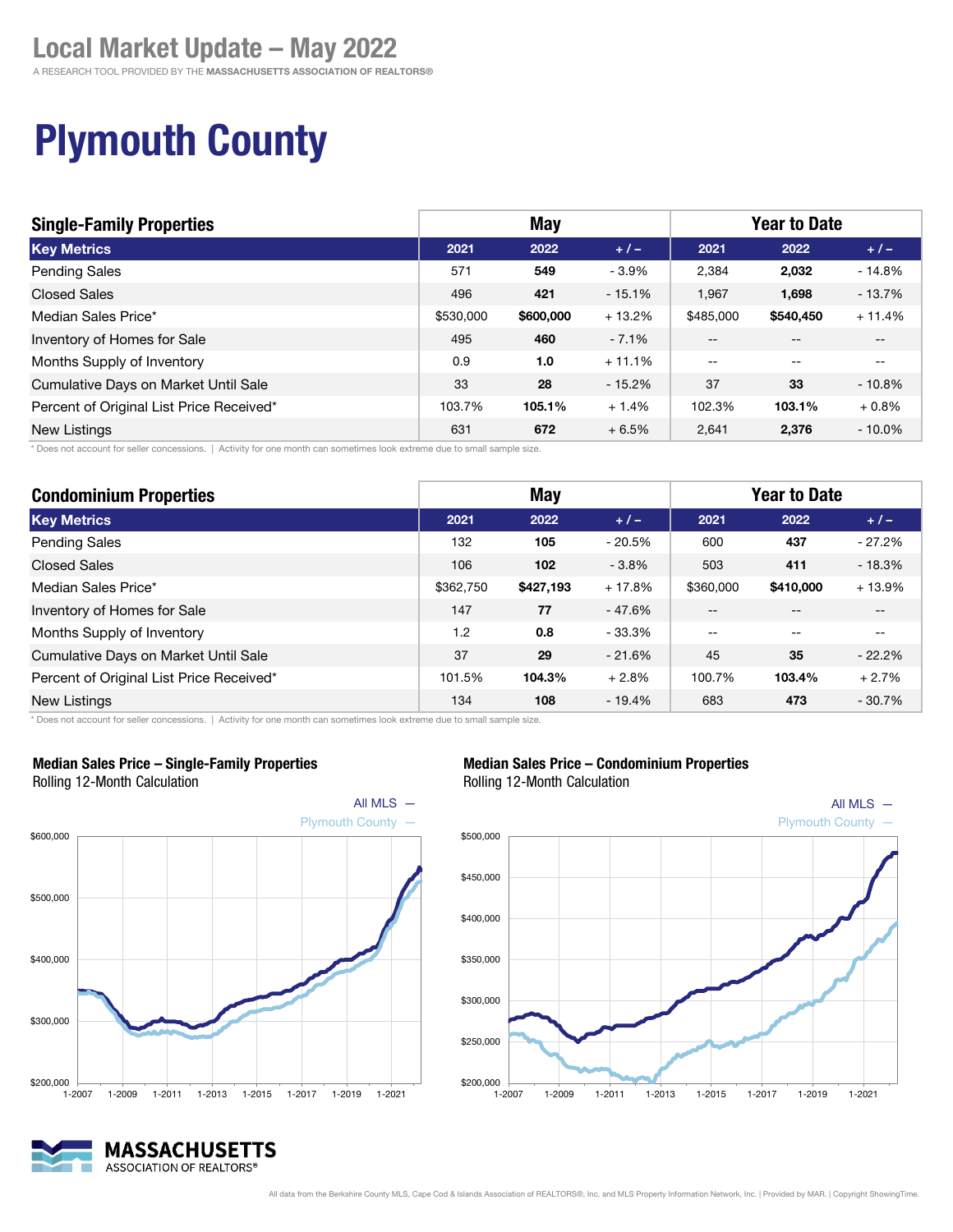A RESEARCH TOOL PROVIDED BY THE MASSACHUSETTS ASSOCIATION OF REALTORS®

## Suffolk County

| <b>Single-Family Properties</b>          | May       |           |          | <b>Year to Date</b>      |                          |                          |
|------------------------------------------|-----------|-----------|----------|--------------------------|--------------------------|--------------------------|
| <b>Key Metrics</b>                       | 2021      | 2022      | $+1-$    | 2021                     | 2022                     | $+/-$                    |
| <b>Pending Sales</b>                     | 168       | 168       | $0.0\%$  | 568                      | 586                      | $+3.2%$                  |
| <b>Closed Sales</b>                      | 120       | 128       | $+6.7%$  | 462                      | 452                      | $-2.2\%$                 |
| Median Sales Price*                      | \$747,500 | \$780,000 | $+4.3%$  | \$665,000                | \$732,500                | $+10.2%$                 |
| Inventory of Homes for Sale              | 191       | 153       | - 19.9%  | $-$                      |                          | $ -$                     |
| Months Supply of Inventory               | 1.6       | 1.3       | $-18.8%$ | $\overline{\phantom{m}}$ | $\overline{\phantom{m}}$ | $\overline{\phantom{m}}$ |
| Cumulative Days on Market Until Sale     | 33        | 26        | $-21.2%$ | 41                       | 35                       | $-14.6%$                 |
| Percent of Original List Price Received* | 103.4%    | 105.9%    | $+2.4%$  | 100.9%                   | 102.7%                   | $+1.8%$                  |
| <b>New Listings</b>                      | 189       | 184       | $-2.6%$  | 695                      | 727                      | $+4.6%$                  |

\* Does not account for seller concessions. | Activity for one month can sometimes look extreme due to small sample size.

| <b>Condominium Properties</b>            | <b>May</b> |           |          | <b>Year to Date</b> |           |          |
|------------------------------------------|------------|-----------|----------|---------------------|-----------|----------|
| <b>Key Metrics</b>                       | 2021       | 2022      | $+/-$    | 2021                | 2022      | $+/-$    |
| <b>Pending Sales</b>                     | 676        | 607       | $-10.2%$ | 3,060               | 2,763     | $-9.7%$  |
| <b>Closed Sales</b>                      | 693        | 555       | $-19.9%$ | 2,439               | 2,098     | $-14.0%$ |
| Median Sales Price*                      | \$700,000  | \$725,000 | $+3.6%$  | \$664,000           | \$699,000 | $+5.3%$  |
| Inventory of Homes for Sale              | 1,330      | 1,030     | $-22.6%$ | $- -$               |           | --       |
| Months Supply of Inventory               | 2.7        | 2.1       | $-22.2%$ | $- -$               | --        | --       |
| Cumulative Days on Market Until Sale     | 45         | 35        | $-22.2%$ | 60                  | 51        | $-15.0%$ |
| Percent of Original List Price Received* | 99.4%      | 101.4%    | $+2.0%$  | 97.8%               | 99.4%     | $+1.6%$  |
| New Listings                             | 825        | 867       | $+5.1%$  | 3,933               | 3,790     | $-3.6%$  |

\* Does not account for seller concessions. | Activity for one month can sometimes look extreme due to small sample size.



#### Median Sales Price – Single-Family Properties

Rolling 12-Month Calculation

### $$200,000$   $\overline{\phantom{0}}$  1-2007 MASSACHUSETTS ASSOCIATION OF REALTORS®





#### All data from the Berkshire County MLS, Cape Cod & Islands Association of REALTORS®, Inc. and MLS Property Information Network, Inc. | Provided by MAR. | Copyright ShowingTime.